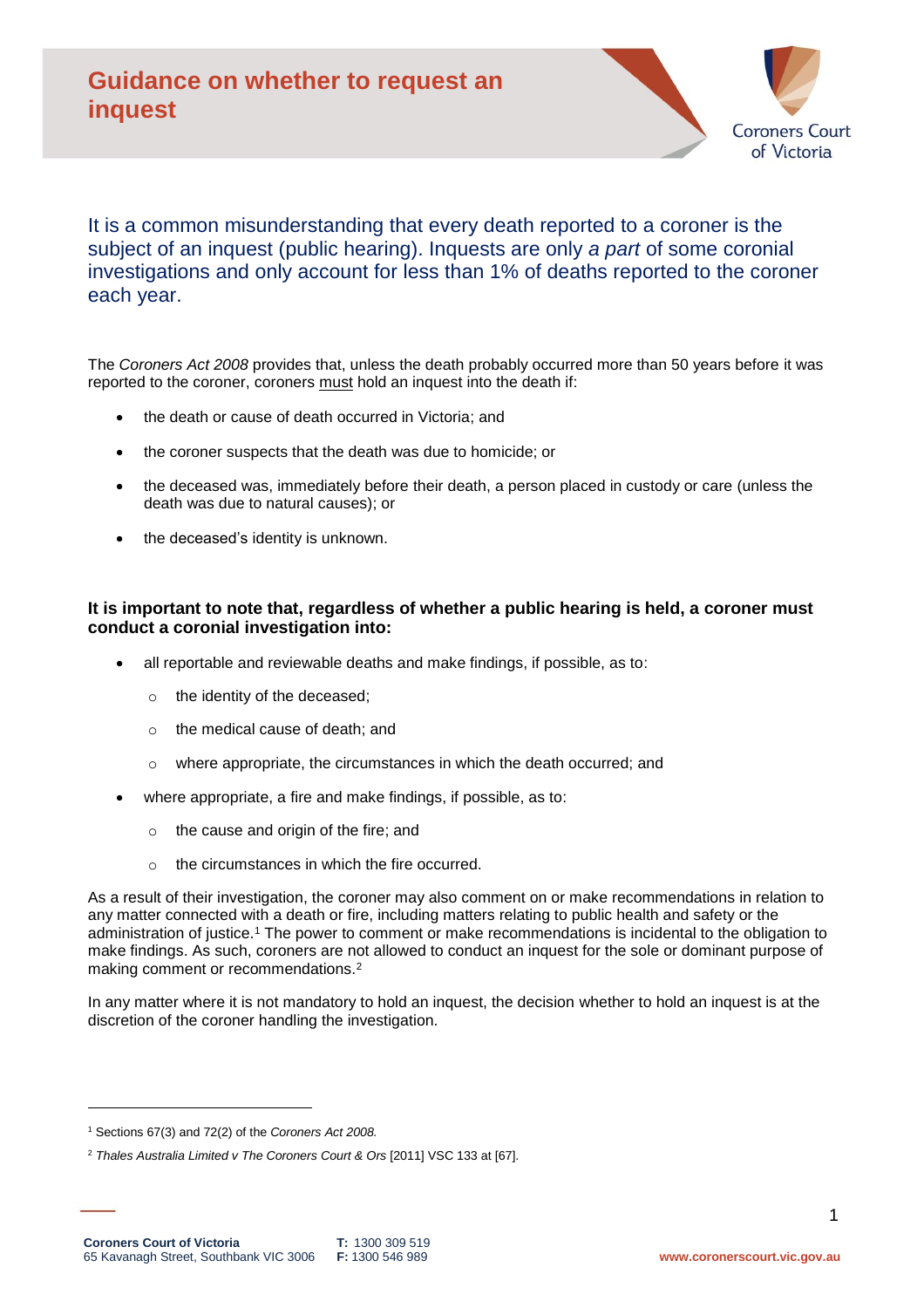

#### **A coroner should not allow an inquest to be used for improper purpose. An inquest is not an opportunity to:**

- investigate possible criminal conduct and compile a brief of evidence in preparation for a future criminal trial;
- gather or test evidence solely in preparation for a civil claim;
- use the inquest as a 'political platform' to advance a cause or to make damaging or 'baseless allegations' not relevant to the coronial function; or
- for family members to perpetuate a family dispute.

#### **While none of the following factors are determinative of the matter, a coroner may consider the following factors in deciding whether to hold an inquest:**

- a. whether the medical cause of death cannot be established without holding an inquest (e.g. uncertainty or conflicting expert opinions about the cause of death);
- b. whether the circumstances in which the death occurred cannot be established without holding an inquest;
- c. whether there is such uncertainty or conflict of evidence as to justify the use of the judicial forensic process;
- d. the efficient use of the resources available to a coroner, including whether there have been any other similar inquiries and investigations by other investigative authorities, official bodies or statutory authorities;
- e. whether all the relevant public issues relating to the death have been canvassed by the criminal law judicial process;
- f. whether an inquest is likely to assist in maintaining public confidence in the administration of justice, health services or other public agencies;
- g. whether an inquest is likely to uncover systemic defects or risks not already known;
- h. whether an inquest is likely to provide additional information that has not already been disclosed within the evidence available to the coroner during their investigation;
- i. that a death, when grouped with other deaths that have occurred in similar circumstances, indicates that there may be an unexpected increase in danger in a location, area, family, industry or activity;
- j. that there has been an incident involving multiple deaths;
- k. that it is not possible to exclude the involvement of a third party in procuring the death or in failing to prevent it;
- l. that an inquest will provide the opportunity to compel a witness to give evidence, using section 57 of the Act;
- m. whether an inquest may help to prevent similar deaths;
- n. whether restorative and/or preventative measures have been implemented in response to a death;